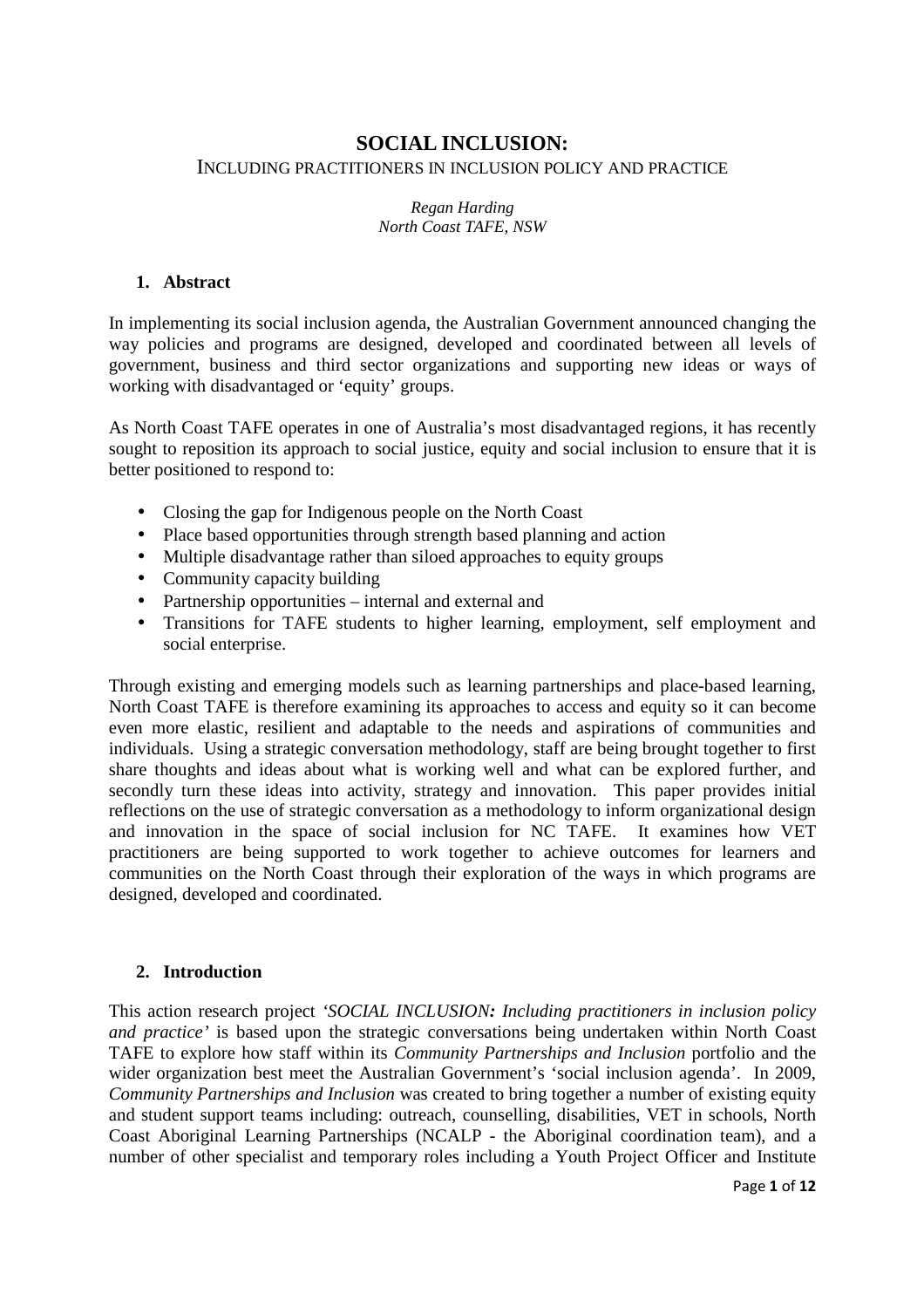Corrections Liaison Officer. As a functional unit, *Community Partnerships and Inclusion* was to continue its work in addressing social inclusion through education and training and also explore emerging models of meeting the needs of disadvantaged learners.

Specifically, the portfolio of *Community Partnerships and Inclusion* was designed to focus the institute's attentions on:

- Closing the gap for Indigenous people on the North Coast
- Place based opportunities through strength based planning and action
- Multiple disadvantage rather than siloed approaches to equity groups
- Community capacity building
- Partnership opportunities internal and external and
- Transitions for TAFE students to higher learning, employment, self employment and social enterprise.

This focus was in response to a number of external drivers, namely the Australian Government's social inclusion agenda and the unique profile of the North Coast of NSW.

Earlier this year, the federal government gave a clear commitment to 'A Stronger Fairer Australia – A new Social Inclusion Strategy', discussed in the following section of this paper. This strategy sets out to ensure that no Australian is left behind through additional efforts in areas such as employment, training, health and childcare, housing and anti-discrimination. Explicit in the Commonwealth's approach is that various sectors and levels of government work together to address and alleviate economic and social disadvantage.

Achieving social inclusion on the North Coast of NSW presents its own set of challenges and opportunities by virtue of the profile and demographics of the region. Illustrative of what Deputy Prime Minister Julia Gillard describes as 'poverty alongside plenty', the North Coast boasts geographical beauty, natural resources and industry growth, yet high levels of unemployment, homelessness, low income, people with disabilities and Aboriginal disadvantage. The Socio-Economic Indexes for Area (SEIFA) identifies many North Coast localities as significantly socially disadvantaged and the work of Professor Tony Vinson, which identifies 1.7% of communities nationwide accounting for more than seven times their share of intergenerational poverty, reveals that more than one third (16 out of 40) of the most disadvantaged postcodes in NSW are located within the North Coast region. This is demonstrated in Table 1 below.

### **Table 1:**

Localities **in bold** sit within the North Coast region

| Band 1 | <b>Bonalbo</b> , Brewarrina, Kempsey, Lightning Ridge, Tingha, Windale |
|--------|------------------------------------------------------------------------|
| Band 2 | <b>Bowraville, Casino, Deepwater, Menindee, Urunga, Wellington</b>     |
| Band 3 | Armatree, Coraki, Harrington, Nambucca Heads, Tweed Heads, Walgett     |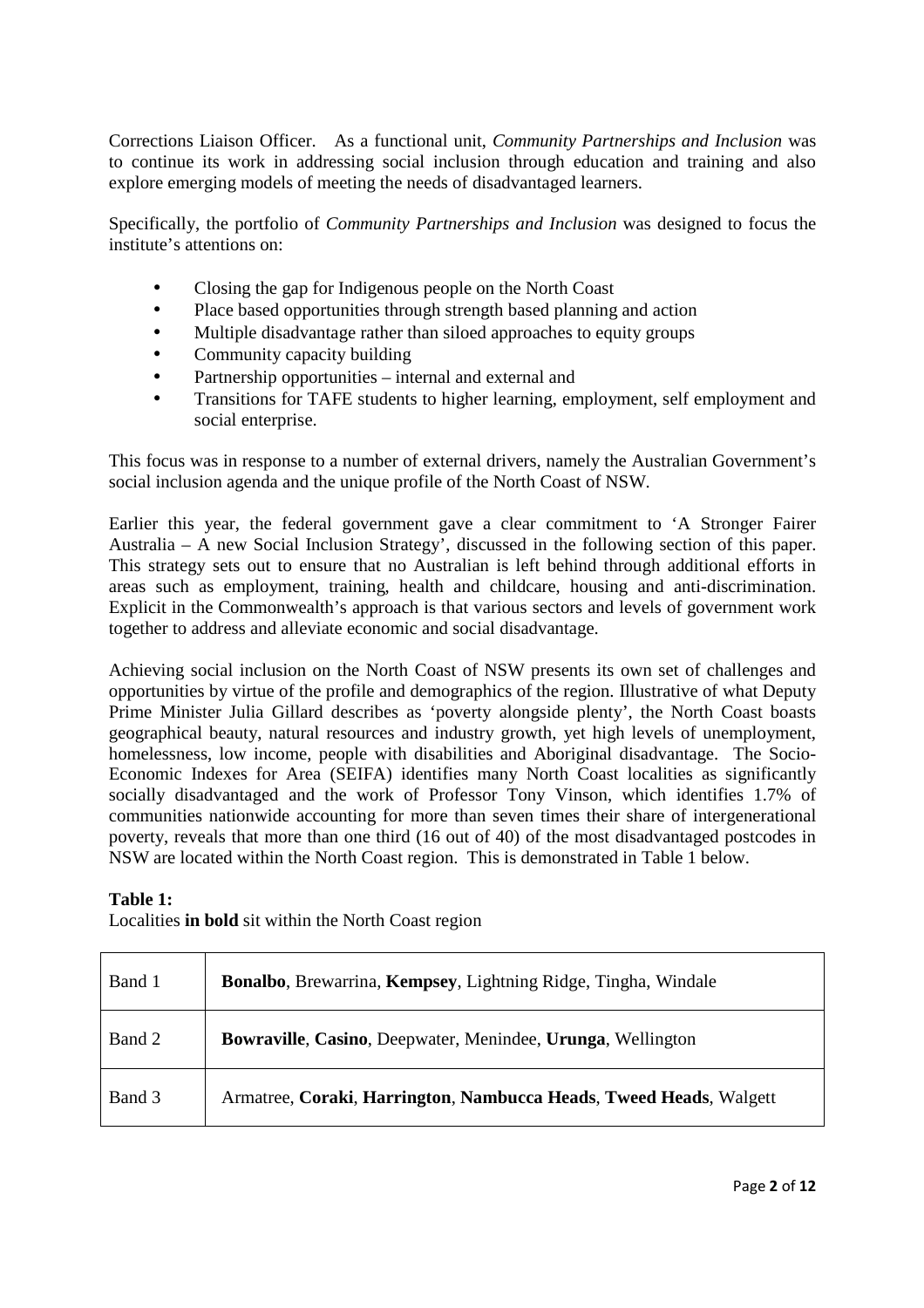| Band 4 | Forster, Kurri Kurri, Toukley, Weston, Woodenbong, Wilcannia                                                |
|--------|-------------------------------------------------------------------------------------------------------------|
| Band 5 | Boggabilla, Claymore, Koorawatha, Lake Cargelligo, South West Rocks,<br>Tenterfield                         |
| Band 6 | Askford, Bourke, Broken Hill, Diamond Head, Iluka, Inverell, Mt Druitt,<br><b>Sawtell, Taree, Warrawong</b> |

*Vinson, 2007* 

North Coast TAFE has always recognized and responded to the need to deliver equitable and accessible education and training to its most disadvantaged residents, however with additional focus on social inclusion, the work of the *Community Partnerships and Inclusion* team and the wider organization took on added emphasis at the beginning of 2009.

The then Director of *Community Partnerships and Inclusion*, Mr Tony Dreise, developed a concept paper titled 'Our Social Edge' which sought to align North Coast TAFE to national and international agendas in social inclusion, social enterprise and youth engagement. Leaders or supervisors of the equity and student support teams described on the previous page were brought together to explore existing and emerging models of VET place-based approaches, personalized and integrated learner support services and programs to address multiple disadvantage and disengagement by particular learner groups - for example youth at risk and disabilities students. Now, more than twelve months down the track, the Institute's Executive is committed to listening and consulting widely about where *Community Partnerships and Inclusion* is 'at', what the organization as a whole wants to achieve in social inclusion and how the organization can best achieve such goals. To facilitate this broad consultation process across all levels of the organization, a planning and coordination team has employed a 'strategic conversation' methodology – explained in part four of this paper.

This action research project provides an interim evaluation of, or thoughts from, staff involved in the strategic conversations and how they see the process contributing to future organizational design and innovation. The paper does not provide detail about the existing and emerging models of social inclusion programs and practice, but rather, reflections on the methods being employed to engage staff in thought leadership and provision of advice and ideas in relation to achieving social inclusion. Whilst the strategic conversations will broaden over coming months to include learners and communities, this paper is again limited to the thoughts and conversations shared amongst staff only.

# **3. Literature Review**

Although there has been a long-standing interest in working with and assisting disadvantaged groups in Australia, attention to social exclusion or inclusion has been more recent than in Europe and the UK. The Rudd Government, over the last couple of years, has given a clear commitment to social inclusion as a policy objective and recently released its national statement on social inclusion – 'A Stronger, Fairer Australia' (Commonwealth of Australia, 2009). Explicit in this statement and strategy is an emphasis on partnerships and collaboration between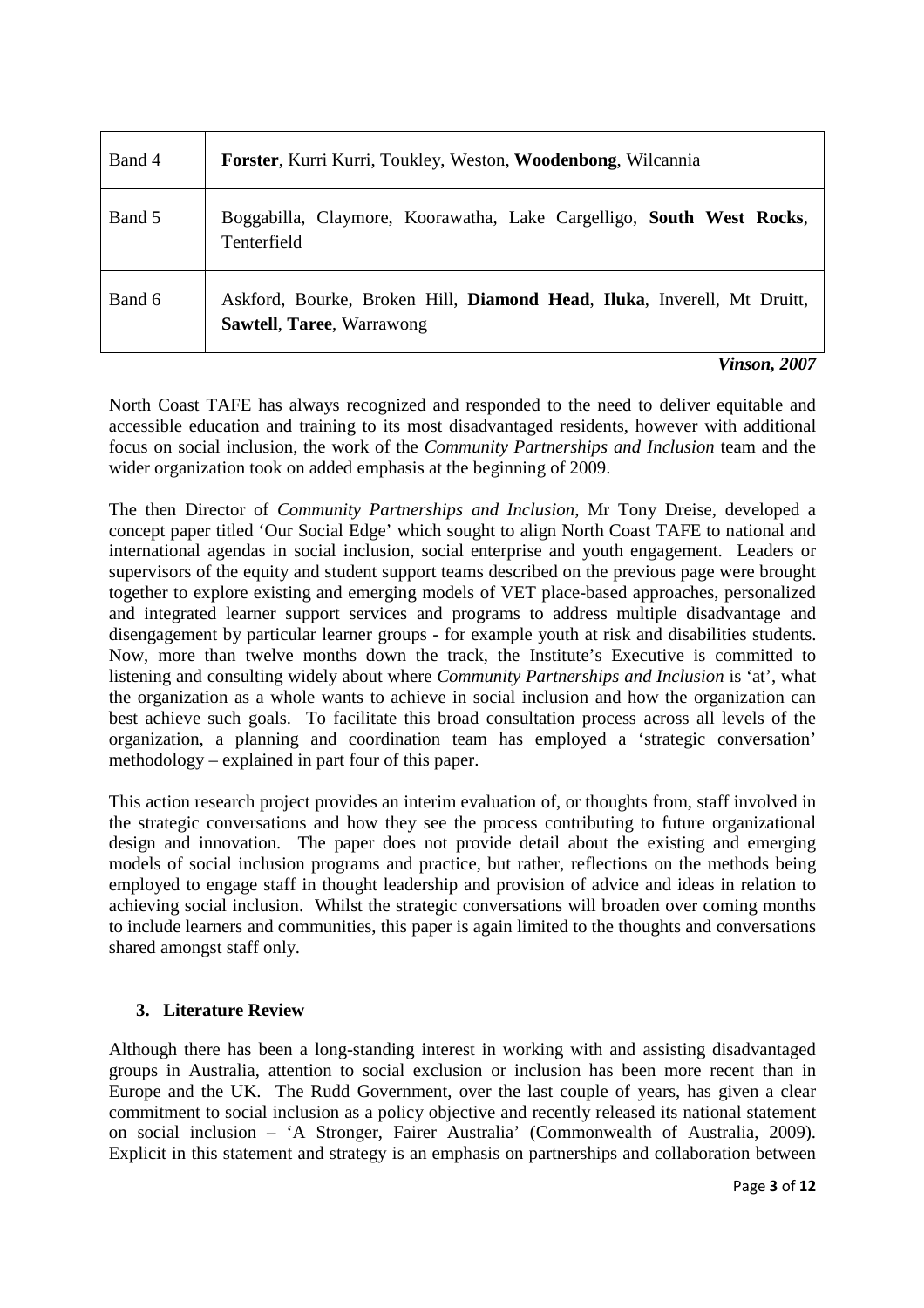the various sectors and levels of government and the not-for-profit and business sectors to combat social and economic disadvantage.

Being 'socially included' as defined by the Australian Government means that no person is left behind, through provision of opportunities to secure a job, access services, connect with others in life, deal with personal crises and be heard:

*'While every person is ultimately responsible for making a go of their lives, not everyone begins at the same starting point and some people strike setbacks or crises during their lives. This strategy aims to give every Australian the help they need to access the opportunities society has to offer' (Commonwealth of Australia, 2009, p 1).* 

Australian social inclusion policy goes on to identify improving the quality of essential government services, particularly in the area of education and training, as a high priority, together with ensuring such services work more effectively in the most disadvantaged communities through partnerships between governments, not-for-profit organizations and the community.

Being socially included means that people then have the resources (skills and assets including good health), opportunities and capabilities to:

*Learn* – participate in education and training

*Work* – participate in employment, unpaid or volunteer work, including family and carer responsibilities

*Engage* – connect with people, use local services and participate in local, cultural, civic and recreational activities; and

*Have a voice* – influence decisions that affect them.

This final objective connects to the rationale behind strategic conversation as a methodology or platform for people to create a future by collectively talking about that future. Strategic conversation is a methodology developed by Tony Golsby-Smith of  $2<sup>nd</sup>$  Road Pty Ltd, a training and consulting firm which specializes in introducing large organizations and leadership teams to 'design thinking'. Presented as an alternative to analysis, the approach is based on Aristotle's ideas that conversation, invention and intent - the 'great tools of rhetoric' - allow people to design change together, through not only logic but also creativity and imagination:

*'The methodology tries to rebuild the second way of thinking using tools that teach design and right brain learning. The facilitator of a strategic conversation is able to build a community that creates real outputs and designs new ways to handle problems…..2ndRoad believe that visualization is the key to right brain thinking. A meeting becomes a creative workshop for ideas exploration using visual facilitation techniques' (ICVET, 2010).* 

The visual facilitation technique is a one page thinking model referred to as ACDB which guides open dialogue around the issue or change in question. The ACDB methodology takes groups through the following steps:

A- Where are we at now? Explore the situation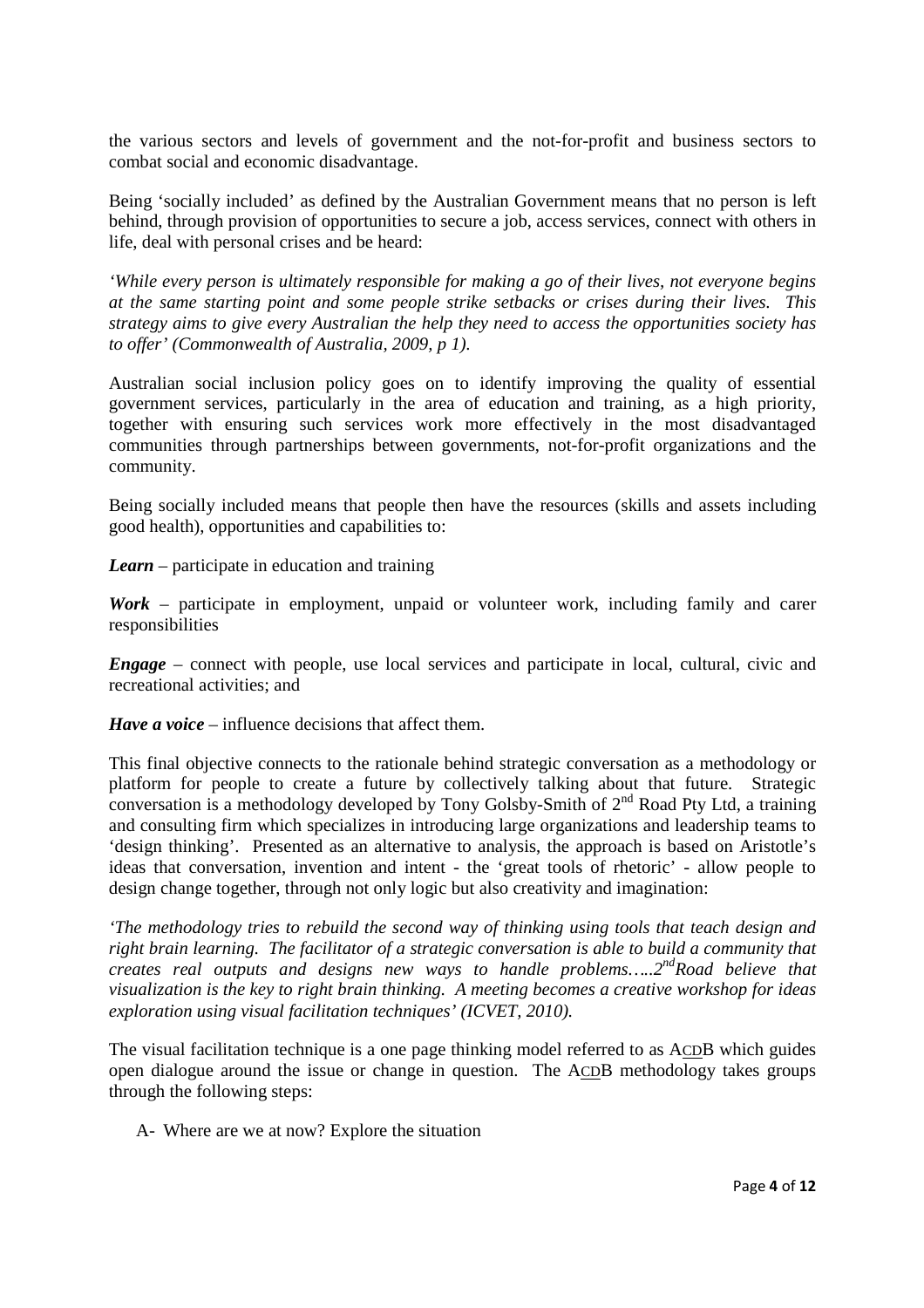- B- Where do we want to be? Create aspiration
- C- What do we do to get there? Determine strategies
- D- How do we make this happen? Determine action plans

Some theorists argue that strategic conversations are 'the means and not the ends', whilst others argue they are the 'to and fro' between scenario and action. Hames and Oka describe strategic conversations as an adventure in learning – 'a liberating process of intelligence gathering, collaborative inquiry and systematic mapping where exploring and responding to complex realities is made explicit' and also an opportunity to 'go beyond problem-based breakthrough to system-shattering performance, strategic innovation, optimal operating frameworks and global business ecosystem leadership' (IBSA, 2010).

Collaborative inquiry has certainly been emphasized in VET research around equity, notably in Figgis et al's 2007 research 'Advancing equity: Merging 'bottom up' initiatives with 'top down' strategies'. This research identifies evidence-based protocols and mechanisms for aligning the knowledge, practices and intentions of practitioners, at the 'bottom', with the equity understandings, strategies and intentions of senior executives, at the 'top'. This includes VET organizations engaging in action research to allow practitioners to knowledge-broker and 'do their jobs better' through building relationships, identifying needs, sharing ideas and also collaborating to support each other through sustained conversation and trust-building.

Building relationships, breaking down 'siloed' approaches and replacing these with place-based or multiple disadvantage approaches is gaining greater traction over recent years. Historically, education and training systems in Australia have adopted an 'equity group' approach to policy and programs by focusing on distinct equity groups – for example Aboriginal learners, youth at risk, non-English speaking learners, or learners with a disability. This however, doesn't take into account learners or communities which experience multiple, or compound, disadvantage nor does it necessarily take into account inter-generational disadvantage, as described by Patricia Faulkner, Chair of the Australian Social Inclusion Board:

*'Disadvantage is often entrenched over generations. It is usually multi-dimensional and tends to concentrate in certain locations. This complexity requires responses that focus on:* 

- *the linked nature of the services people need to achieve greater inclusion*
- *the opportunities to work with communities as well as individuals, and*
- *the need to break cycles of disadvantage' (Commonwealth of Australia, 2010, p 3)*

Hence the government's and North Coast TAFE's focus and thinking around 'place based' ways of addressing multi-dimensional disadvantage, mobilizing whole communities and sharing innovation so that no-one is left behind.

Figgis et al's research also revealed a call for the VET sector to reinstate equity as a matter of principle, in line with the social justice foundations of VET established by Kangan in 1974:

*'A return to equity is…. an infinitely practical matter because there is every indication that there will be an influx of equity clients into VET, primarily due to federal legislation' (Figgis et al, 2007, p 8).*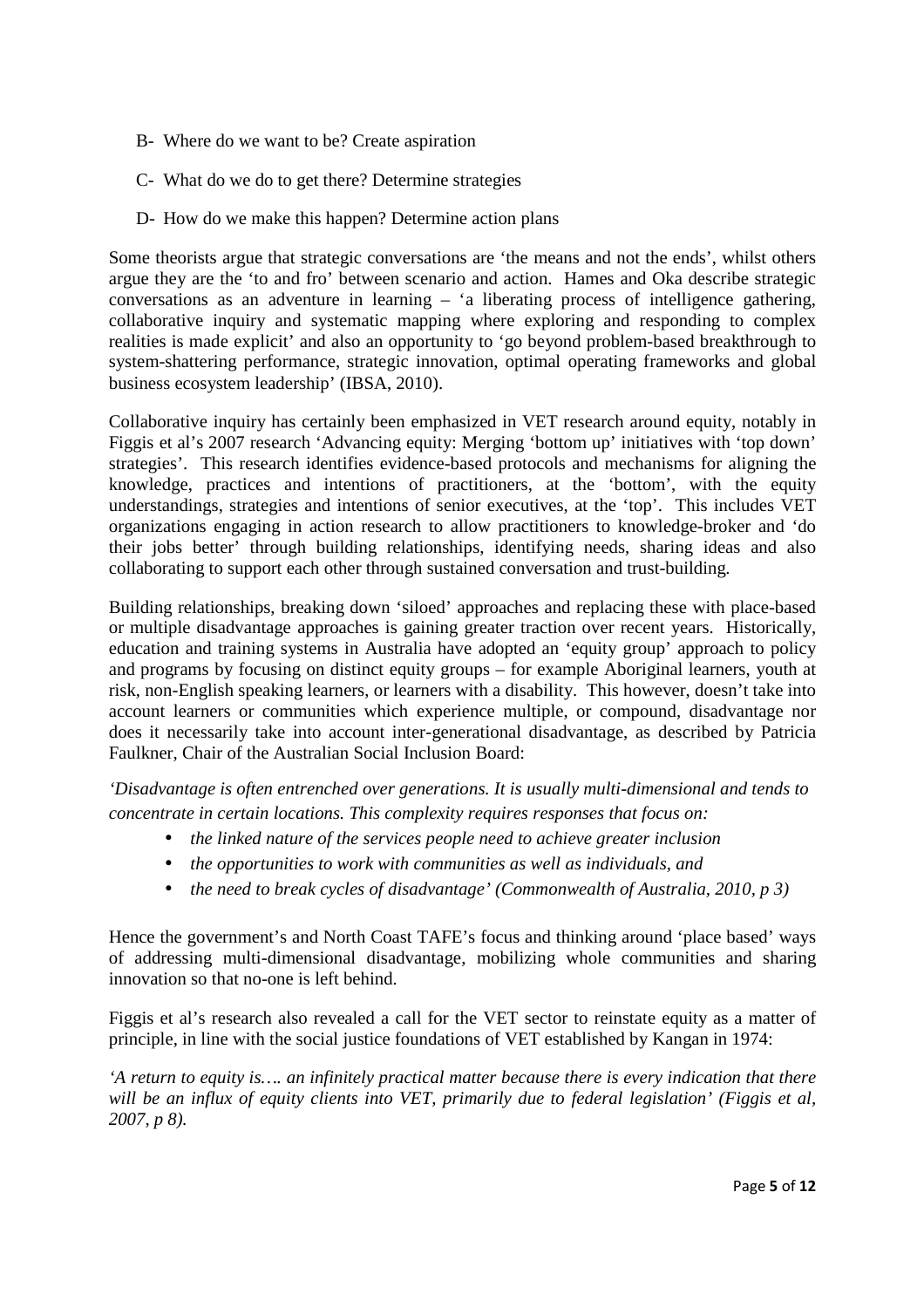NC TAFE and its *Community Partnerships and Inclusion* team have certainly observed this over recent years with the 2005 Disability Standards Act, Welfare to Work legislation, changes to the NSW School Leaving Age and the Commonwealth Government's social inclusion agenda.

#### **4. Research method**

Staff within North Coast TAFE, with particular emphasis on the *Community Partnerships and Inclusion* team, were provided with a conversation starter – a discussion paper titled 'Working Together on Social Inclusion'. Developed by an executive planning group, the paper provided both external and internal context for the consultations to follow, namely background information about the Australian Government's social inclusion agenda and COAG targets around education, training and employment. Background information about the formation of *Community Partnerships and Inclusion* was also included, together with an Executive statement of commitment to listening widely to staff, students and communities about how the organization might best work towards social inclusion.

The discussion paper was circulated together with a link to an anonymous online survey, so that staff could prepare for the number of strategic conversations to be held across the institute over the following month. The conversations were planned to occur both within faculties and across faculties, with staff having an option to participate in one or more of these conversations.

An explanation of the strategic conversation methodology was provided as follows:

*'Strategic conversations are structured conversations which seek to gather the thoughts and ideas from participants and then design these into activity, strategy or innovation which are focused on achieving desired outcomes. We want these conversations to happen within faculties and between faculties, and at the local level, within campuses and communities and across campuses and communities.* 

*This consultation process is extremely important. It's a moment in our organizational history where we have an opportunity to think about how we want to design the way we engage with communities and work towards achieving something to which we are deeply committed – social inclusion. We don't know what the answers will be but we do hope that we will have wide engagement with this consultation process and that our staff will approach this as an opportunity to think broadly about how we might work to achieve social inclusion for our region' (NC TAFE, 2010, p 6).*

Staff were prepared for the strategic conversations and the four (ACDB) questions used within the methodology, by some general questions or prompts within the discussion paper such as:

- *What's our purpose in relation to social inclusion, why do we want to achieve it and how can we do this? Who are we and why are we doing this?*
- *What do we want our endeavors in social inclusion to look like? What relationships do we want and who do we want them with?*
- *What internal relationships and structures do we need to support our work?*
- *What do we need to say goodbye to or give up?*
- *What part can teams and individuals play in moving us towards these social inclusion goals?*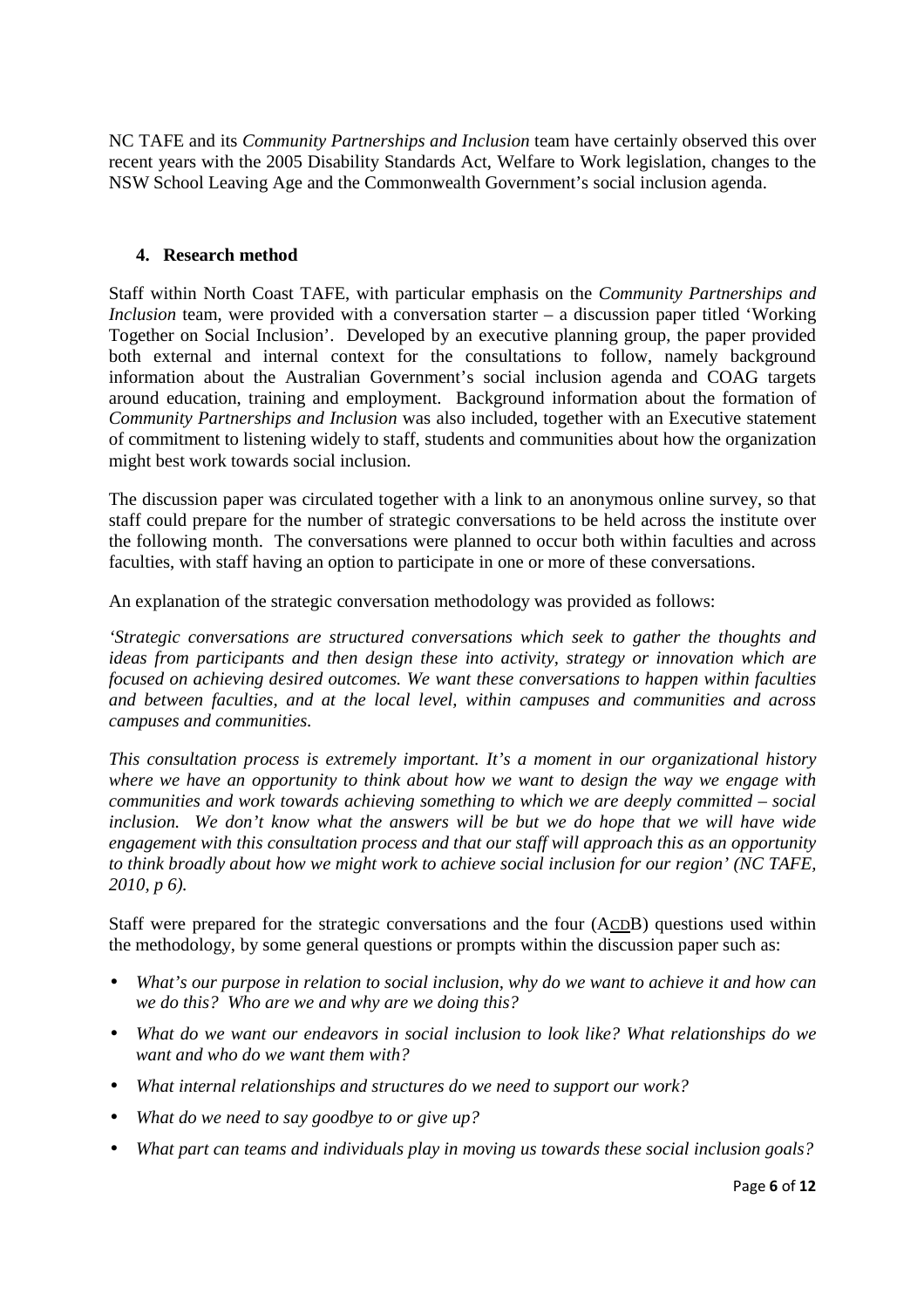- *How might we increase course completions and pathways to further study and employment?*
- *How might we more effectively integrate our service provision*
- *What other questions do we need to be asking?*
- *How do we evaluate what we do?*

The strategic conversations then used the ACDB methodology, described earlier in this paper, through asking the four following questions:

- A- Where are we at now?
- B- Where do we want to be?
- C- What do we do to get there?
- D- How do we make this happen?

The strategic conversations were set up as two hour sessions either via face to face meetings, or tele or video conference, and brought together staff both within their faculties or across faculties. For example, there were strategic conversations convened just for *Community Partnerships and Inclusion* staff or just for *Community Services and Health* staff, and then 'place-based' conversations for cross-faculty staff at northern, central and southern locations across the Institute. Many staff attended more than one conversation, for example participating in an 'internal' faculty conversation before a place-based cross-faculty one. Two experienced facilitators were employed to manage the conversations, one from the organization more broadly and one from the *Community Partnerships and Inclusion* portfolio, so that any questions regarding the current roles and responsibilities within that portfolio could be answered. A Director, or member of Executive typically from the planning group, was present at each of the conversations.

Finally, for the purposes of this action research project, staff who had participated in one or more of the strategic conversations were asked the following questions:

- 1. What do you understand by the term 'organizational innovation and design'?
- 2. What do you think about strategic conversation as a methodology for working towards 'organizational innovation and design'?
- 3. How effective are the groupings of participants for the strategic conversations? For eg: Within faculties, across faculties at local campuses, other?
- 4. What is *working well* in the strategic conversation process, or the way people are sharing ideas?
- 5. What are the *challenges* in the strategic conversation process, or the way people are sharing ideas?
- 6. What would you like to see happen as a result of the strategic conversation process?
- 7. If you could change anything about the process we are using, what might these changes be?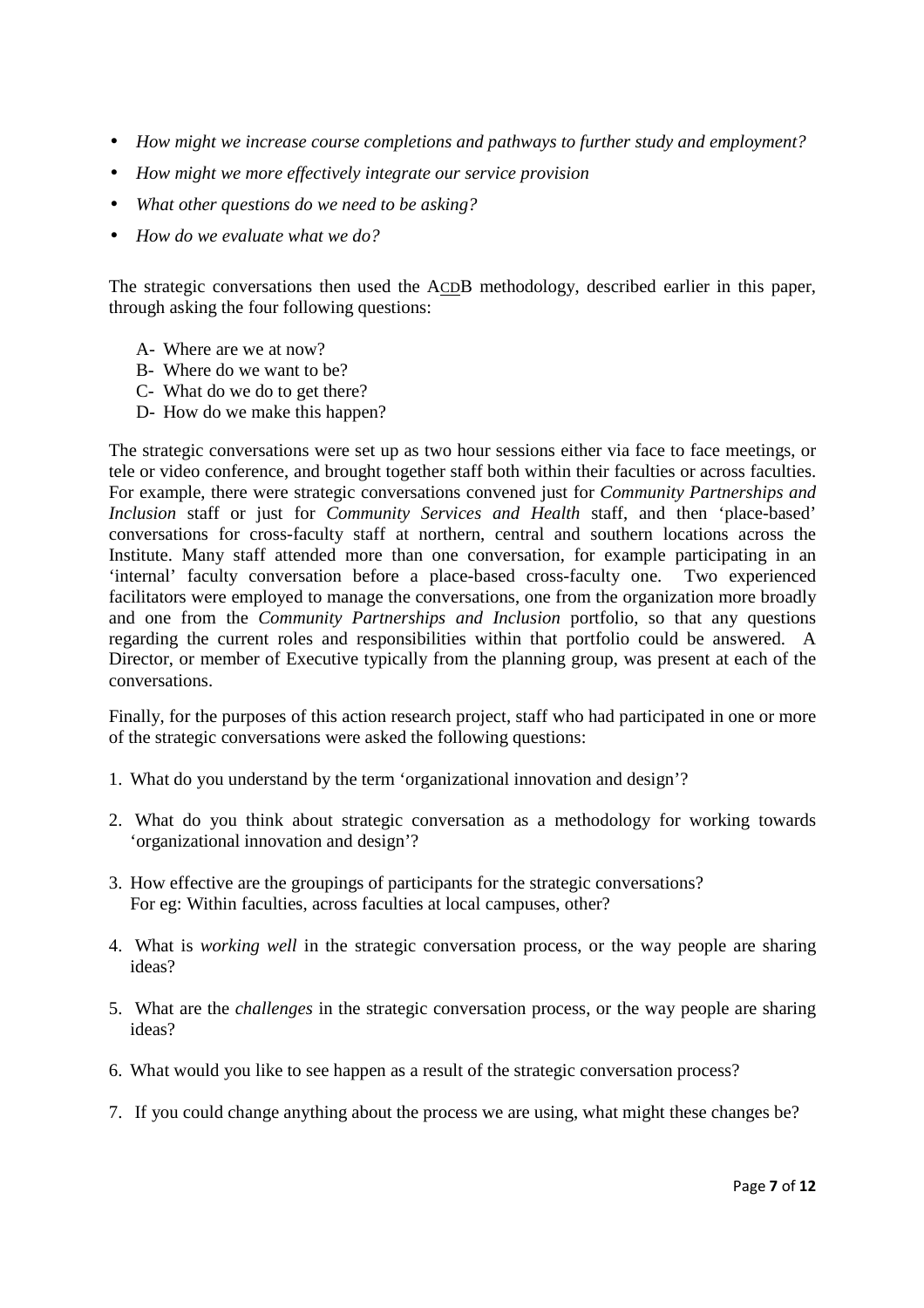8. Is there anything else you'd like to say about what's happening in 'this space' or 'your space' at the moment?

These questions were answered through semi-structured interviews and/ or email by ten staff – seven from the *Community Partnerships and Inclusion* team and three from across the wider organization.

### **5. Findings and Discussions**

Most staff understood 'organizational innovation and design' to mean opportunities to improve internal processes and '*how we can do things better around here'*. Many emphasized the significance of systems and structures in allowing change and innovation to be implemented and reviewed, but alternatively the importance of not being constrained by existing structures. A preferred driver was a commitment to consistently looking at how the organization can best meet its needs, and the needs of learners, in a safe to fail environment. This 'safety' to experiment, particularly in relation to addressing multiple disadvantage, encouraging whole-of-organization involvement and breaking down 'silos' was seen as very important:

*'Maybe we need more flexibility around attracting and expending funds when we're talking about new or different ways of working across and for different groups. If you want innovation, then you need innovative funding models'.* 

Concepts of 'sharing' surfaced often, with many respondents describing 'shared vision', 'shared input' and 'shared authorship' where everyone's ideas are valued and respected and processes of organizational design and innovation are therefore inclusive as well as creative. One staff member quoted Ricardo Semler's description of combining transformational leadership and shared responsibility throughout the whole organization, where there is a concentration on 'building organizations that accomplish the most difficult of all challenges: to make people look forward to coming to work in the morning' (Semler, 1993, p 282). *'Allowing staff and issues to guide processes and structures, as opposed to the organization dictating to staff in relation to issues'* was seen as crucial to true innovation and mastering change or improvement.

Almost all participants believed strategic conversation to be an effective methodology for working towards organizational innovation, design, change or improvement through '*genuine consultation and collaboration and new or renewed ideas and approaches*'. Interestingly, the perceived ability for strategic conversation to create transparent, open and trusting environments was balanced against an observation that some staff entering into conversations might at first be preoccupied with their own position, roles or responsibilities, and any perceived threats to these, rather than looking at the bigger picture within the organization:

*'When participants are not sure that their individual perspective is understood or respected, or they are unsure of where this is all leading, then you only get defensive responses'.* 

All respondents however, described an appreciation of the methodology for inviting frank and fearless contributions and authorship of organizational innovation and design at all levels within the organization:

*'Making our own future through creative and 'big' ideas is great….and because these ideas are generated across the organization, it is the opposite from a 'top down' approach to driving change and improvement'.*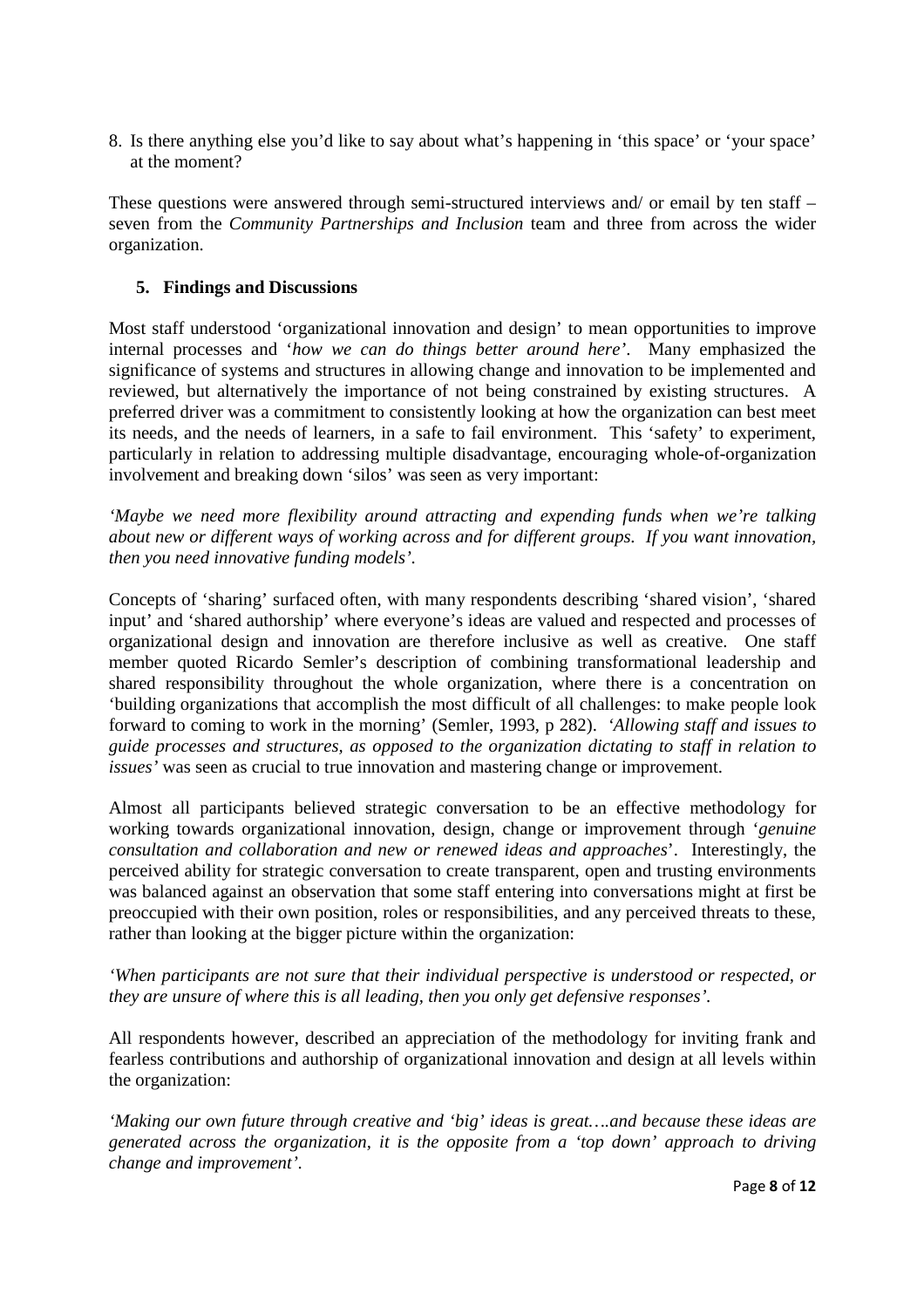Some hesitation was expressed about the capability or willingness of staff to move towards the operational strategies and the mechanics of getting to an 'ideal place'. That is, when it came to the C (What do we do to get there?) and D (How do we make this happen?) parts of the model, some staff felt unable to provide clear responses:

*'The wish list part is great… where do we want to be?'* 

*'In some instances people felt the task was too big or too hard because it could take massive systemic and/ or cultural change within the whole organization….I walked away feeling like a can of worms was opened'.* 

*'People have found the design space challenging, mainly through lack of time. The more you can un-pack 'A' the better you can envision 'B' the desired state'.* 

All participants agreed on the importance of opening up the conversations to a variety of groups, although also recognized that encouraging broad participation was difficult due to individual staff perceptions of their own value or relevance in relation to working towards social inclusion:

*'I think in some ways we are missing important people from the conversations because people self-nominate to attend. Perhaps the conversations should have been made more compulsory at every campus level?'* 

*'Unless a member of a Community Partnerships and Inclusion team, staff may not see this particular conversation as having a high priority for them'.* 

For reasons such as this, staff also agreed on the need to share background information and context, through mechanisms such as the 'conversation starter' discussion paper and the online survey.

Staff described feelings of empowerment, increased understanding and empathy for others within the organization and also increased levels of understanding about external drivers for innovation and change - social inclusion and internal drivers and capacity - who *'we'* all are, *'what'* we want to do and what we *'can'* do:

*'It's provided an opportunity for teams and sub-teams to think about their role and their place in North Coast TAFE…. It's allowed people to hear stuff they wouldn't otherwise have heard…. enabled them to think about some of our challenges in a whole of business way (sometimes) and provided a positive way for Community Partnerships and Inclusion to connect with other staff'.* 

Challenges around use of the strategic conversations were related mostly to time, both provision of too little or too much:

*'Two hours is a big commitment….the challenge is to compete with big workloads and convince staff that they have an important contribution to make'.* 

*'If we had more time, and I wish we did, then we could talk more about the complex spaces like 'how do we make this happen?'…. I think we need to be able to come back to the conversations, you can't just participate in one, because you hear all these new ideas and then have more of your own a few days later.'*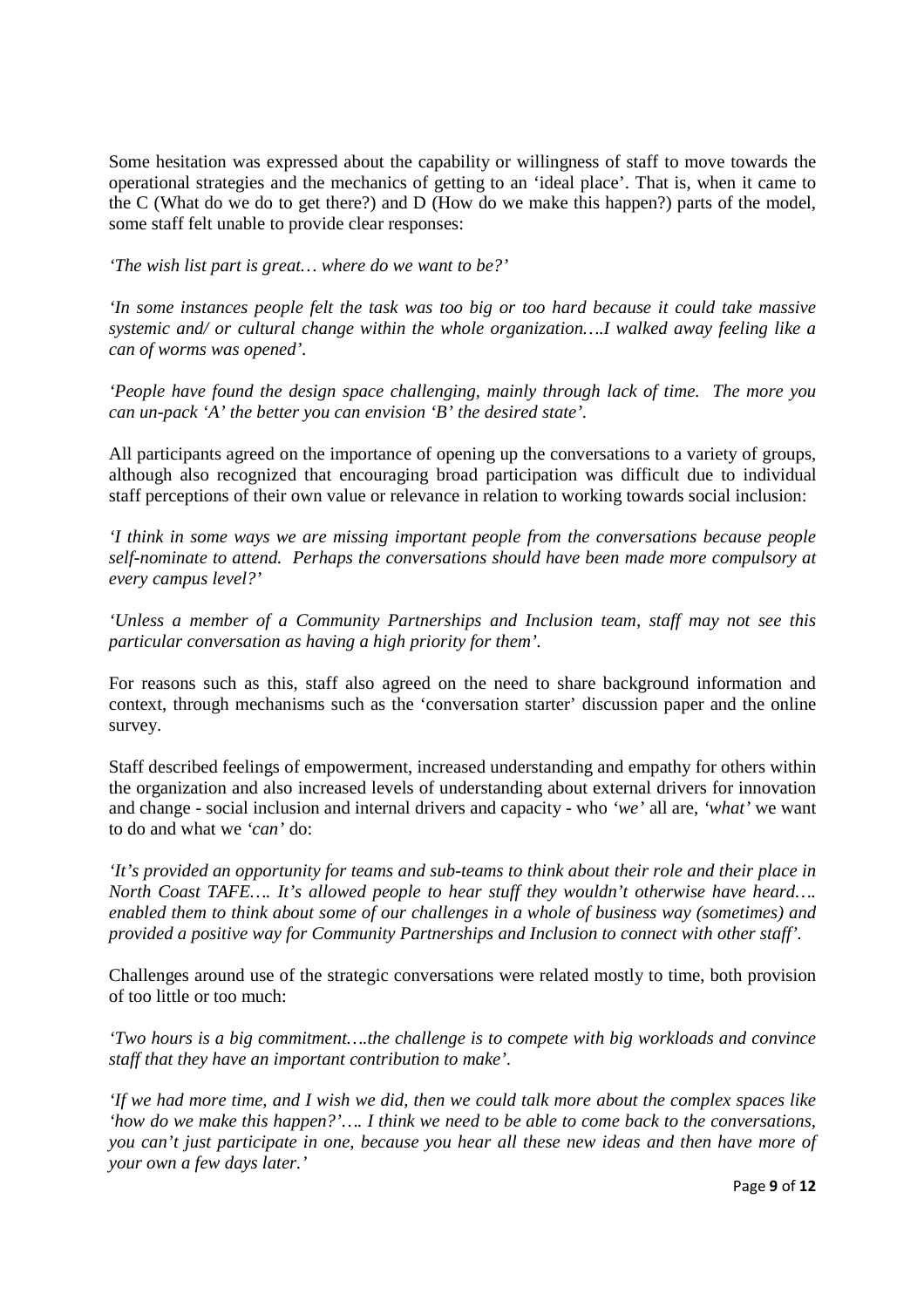Having Executive connected to the conversations, through the inclusion of at least one Director, added weight and value to the process. However whilst it was clear that senior leadership was valuable, hidden agendas or fear of management discarding more confronting or complex ideas were also expressed:

*'Having a Director there made you feel like we weren't just going through the motions, with no real intention to take on board what we have to say….that there hadn't already been a decision made at the top and that this was a Mickey Mouse exercise'.* 

*'Some of the more confronting comments made during the conversations, which can be uncomfortable, shouldn't be watered down'.* 

*'Some people come along with their own axe to grind and dominate the conversation, without really thinking about the bigger picture and how everyone can work together. There's still a lot of fear that prevents people from moving out of their own heads or personal future, to a bigger one for the organization and the wider community. We need leadership, but leadership that takes real account of all these voices to move beyond this'.* 

It was also observed that the proficiency of individuals' communication skills impacted upon the nature of the conversations, with more articulate staff being well heard whilst quiet or fearful staff might not be participating as fully as they'd like to:

*'Staff sharing their real feelings on issues can be difficult for some to do and hard for some to take. Some find it hard to say how they actually feel for fear of creating divides between themselves and fellow staff they need to work with.'* 

*'This is particularly the case for staff who don't have security of tenure. As if they're going to speak up about an ideal new structure or model if that means their position could become deleted, or their classification or location changed!'* 

A very clear message from all the respondents was that the conversations shouldn't be a 'one off' but rather just the beginning of an ongoing organizational commitment to listening to the coal face, and importantly, acting upon the information gathered:

*'The process is a long one and it can be frustrating waiting to hear what is going to be the future and what the outcomes will be….ironically some people what a black and white response, when there isn't necessarily one!'* 

*'Accurate recording and honest and open sharing of the outcomes of the strategic conversations is crucial follow through, preferably with actionable timeframes and clear guidance for how people can continue to be involved in the organizational design and innovation space'.* 

All the participants said they would like to see the results of the strategic conversations taken back to the *Community Partnerships and Inclusion (CP & I)* team:

*'To be unpacked by CP & I staff and for them to go through a second layer of conversations around how we do this work, so they could actually design the 'how', deal with the challenges and problems perceived by those external to CP & I and make whatever changes they can to enable them to work more flexibly'.*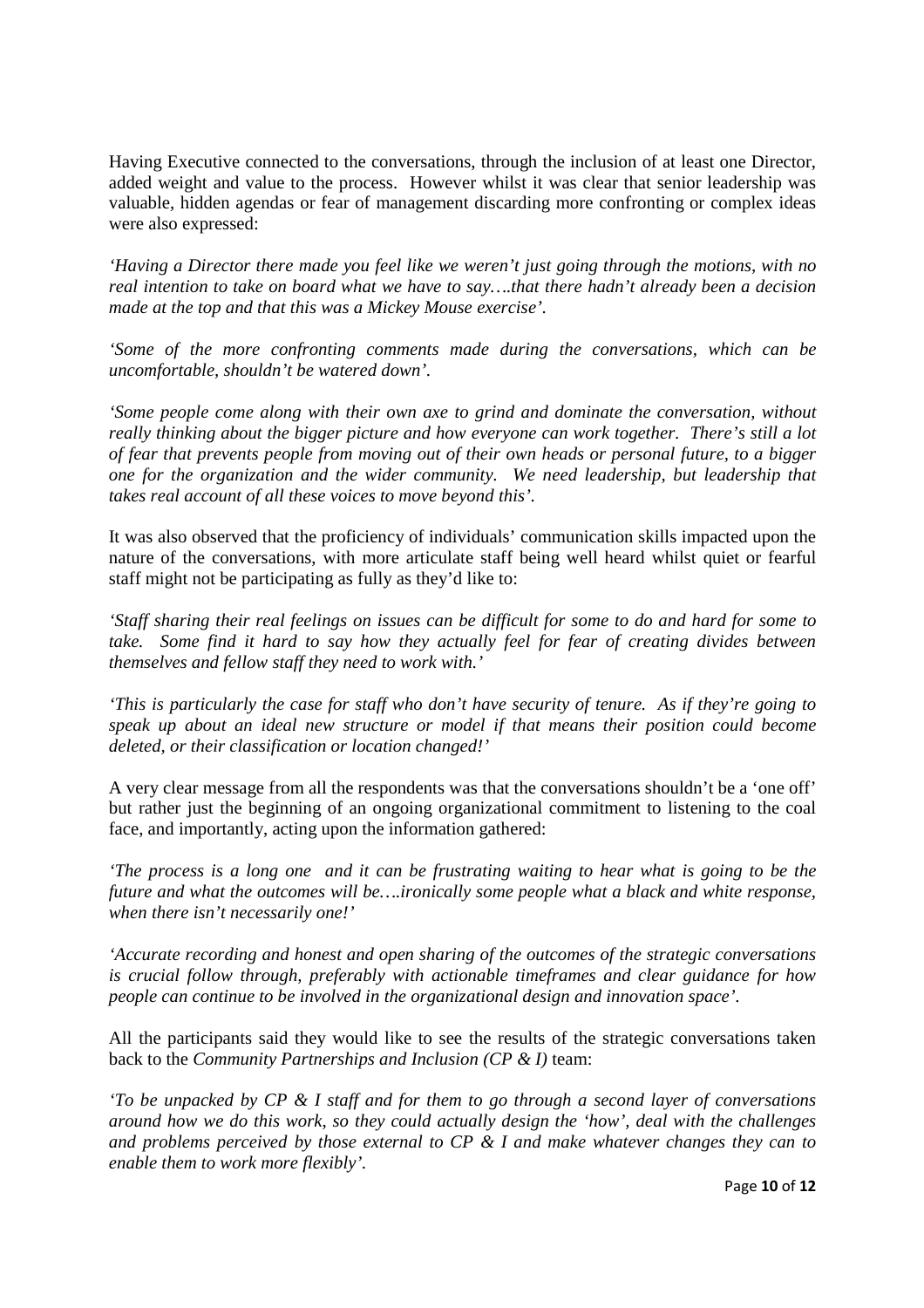Other staff members highlighted the need to retain what is good and already working:

*'I am more than happy to support improvements to our models and to my own practice, however I am anxious that we don't ignore what is good in our efforts to appear innovative and as a result simply re-badge our efforts with new language'.* 

*'Can we not throw the baby out with the bathwater….or re-invent the wheel?* 

Finally, and congruent with previous observations that the strategic conversations may have opened a 'can of worms', one respondent commented on adopting the methodology more broadly across the organization:

*'When the only constant is change, then we have a choice to embrace or resist. I would like to see this process lead to a more wide ranging discussion about the way we are structured…..this includes questions about faculty models and funding allocation models….. I am concerned that the 'silos' in which we still, to some extent, operate sometimes leads to compromises in delivery and support that can be overcome with a more focused approach to our 'customer first' philosophy'.* 

Six of the ten respondents also volunteered positive feedback about this action research project itself – that is, the systematic process of reflecting upon the use of strategic conversation. They identified such reflection and action research as something that sometimes isn't highly valued against competing organizational and operational demands.

### **6. Conclusions**

The data collected through the action research project *'SOCIAL INCLUSION: Including practitioners in inclusion policy and practice'* aims to guide North Coast TAFE staff around the use of strategic conversation for organizational design and innovation. This methodology is without doubt seen as a viable and desirable mechanism for not only working towards social inclusion and meeting the needs of disadvantaged learners on the North Coast, but also meeting the broader needs of the organization. Engaging in action research, such as this project, was also seen as advantageous, with staff feeling valued and empowered through both processes.

These methods were seen to engender a climate of trust, openness and inclusivity around 'doing the job better'. There was a sense of ownership and belonging from contributing 'bottom up' ideas and initiatives rather than a sense of subordination through simply acting upon 'top down' strategies or directives. However, staff still felt a need for and appreciation of strong leadership and support from management. It was identified that challenges such as time and provision of adequate background and context for strategic conversation could be addressed through strategies to encourage wider and more frequent participation and also communication to staff regarding their valued contributions to a 'bigger picture' or future of the organization and its programs. 'Follow through', respect and acknowledgement were all important to the participants, so that the conversations or action research weren't perceived as rhetorical exercises, but rather genuine attempts to include as many staff as possible in social inclusion policy and practice in the immediate instance and ongoing, rather than 'one off' organizational design and innovation into the future.